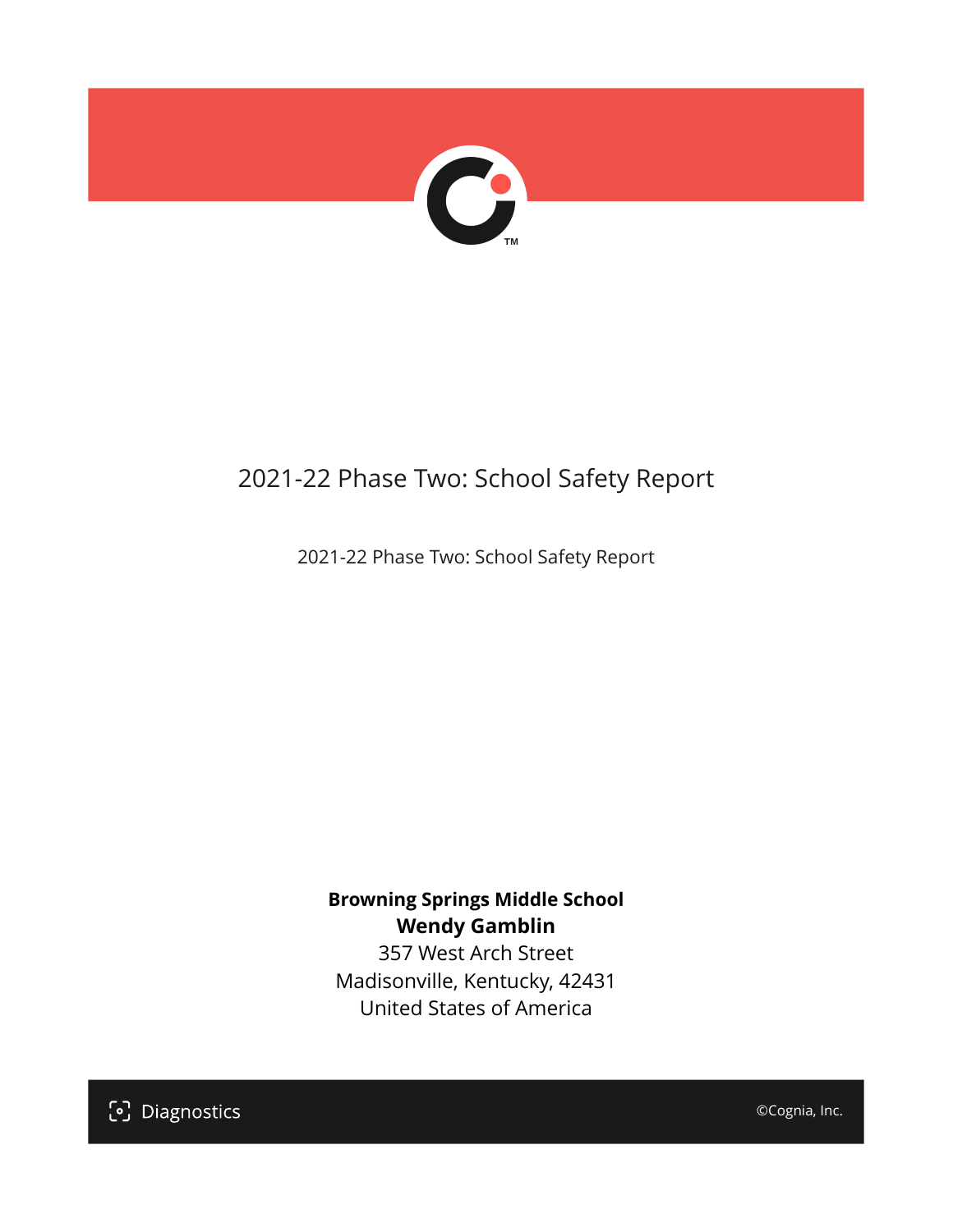#### **Table of Contents**

| 2021-22 Phase Two: School Safety Report |  |
|-----------------------------------------|--|
|                                         |  |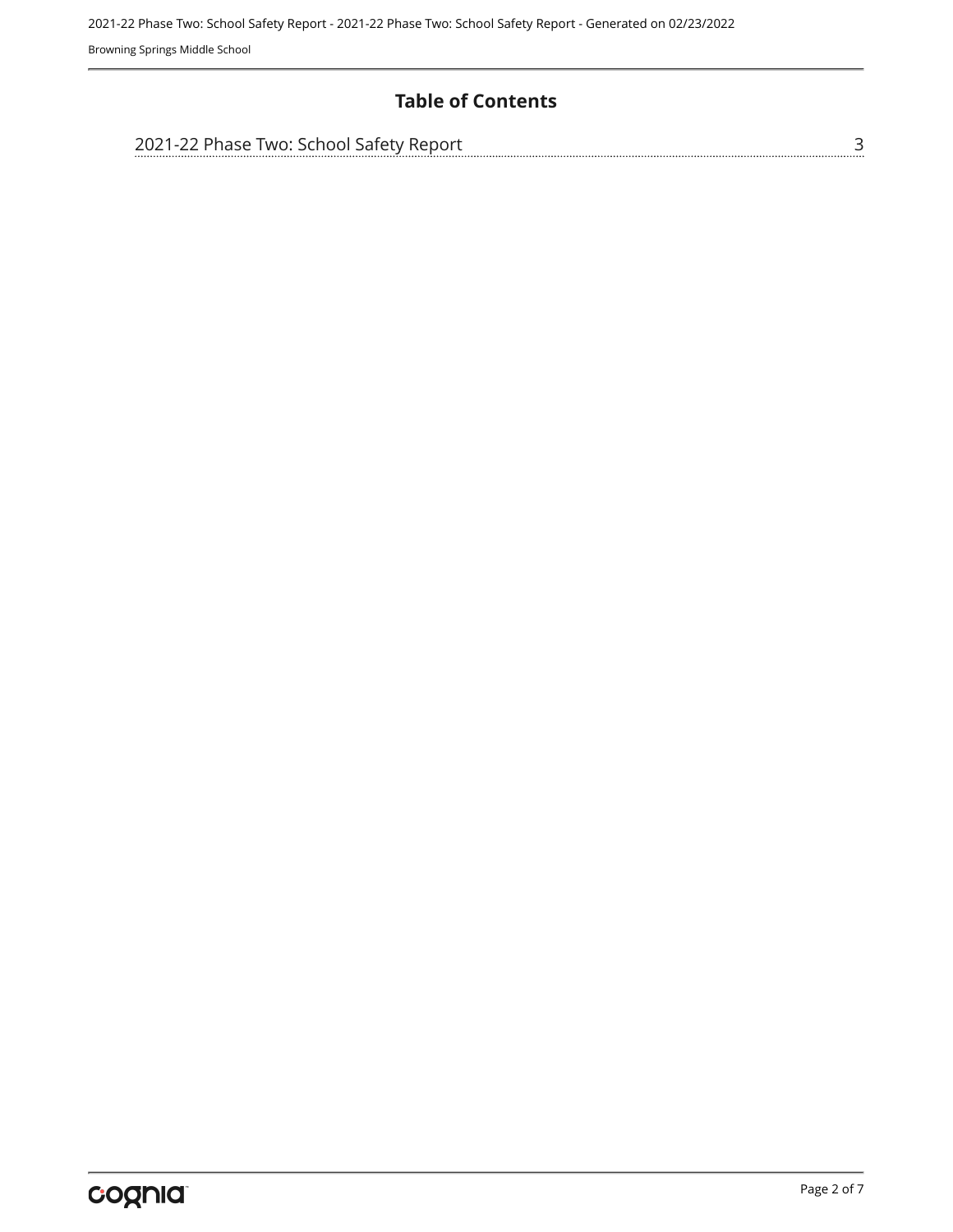## <span id="page-2-0"></span>**2021-22 Phase Two: School Safety Report**

School Safety Report

Pursuant to KRS 158.162, the local board of education shall require the school council or, if none exists, the principal in each school to adopt an emergency plan that must be utilized in case of fire, severe weather, earthquake, or a building lockdown and that: establishes evacuation routes; identifies the best available severe weather zones; develops earthquake protocols for students; and, develops and adheres to practices controlling access to the school building. The emergency plan shall be annually reviewed by the council, principal, and first responders and revised as needed.

In addition to the emergency plan requirements in KRS 158.162, KRS 158.164 requires the local board of education to direct the school council or, if none exists, the principal in each school to establish procedures to perform a building lockdown and to invite local law enforcement to assist in establishing lockdown procedures.

KRS 158.162 also requires the emergency plan be discussed with all school staff prior to the first instructional day of the school year and provided, along with a diagram of the facility, to appropriate first responders. Further, the principal in each school shall conduct, at a minimum, the following emergency response drills within the first 30 instructional days of the school year and again during the month of January: one severe weather drill, one earthquake drill, and one lockdown drill. In addition, required fire drills shall be conducted according to administrative regulations promulgated by the Department of Housing, Buildings and Construction.

Questions Related to the Adoption and Implementation of the Emergency Plan 1. Has the school council or, where applicable, principal adopted an emergency plan in accordance with local board policy and in compliance with the specifications in KRS 158.162(3)?

*If the answer is "no", please explain in the comment box. Please note that Senate Bill 1 (2019) and Senate Bill 8 (2020) amended KRS 158.162(3)(d) to require, for example, classroom doors remain closed and locked during instructional time (with limited exceptions) as well as classroom doors with windows be equipped with material to quickly cover the window during a building lockdown. Schools are encouraged to comply with these changes as soon as practicable but, if needed, have until July 1, 2022 to fully implement. Accordingly, failure to comply with KRS 158.162(3)(d), as amended, should not be reported herein until the 2022-2023 school year and beyond.*

Yes, our SBDM council has an emergency procedures plan that all teachers have been made aware of should it ever be needed.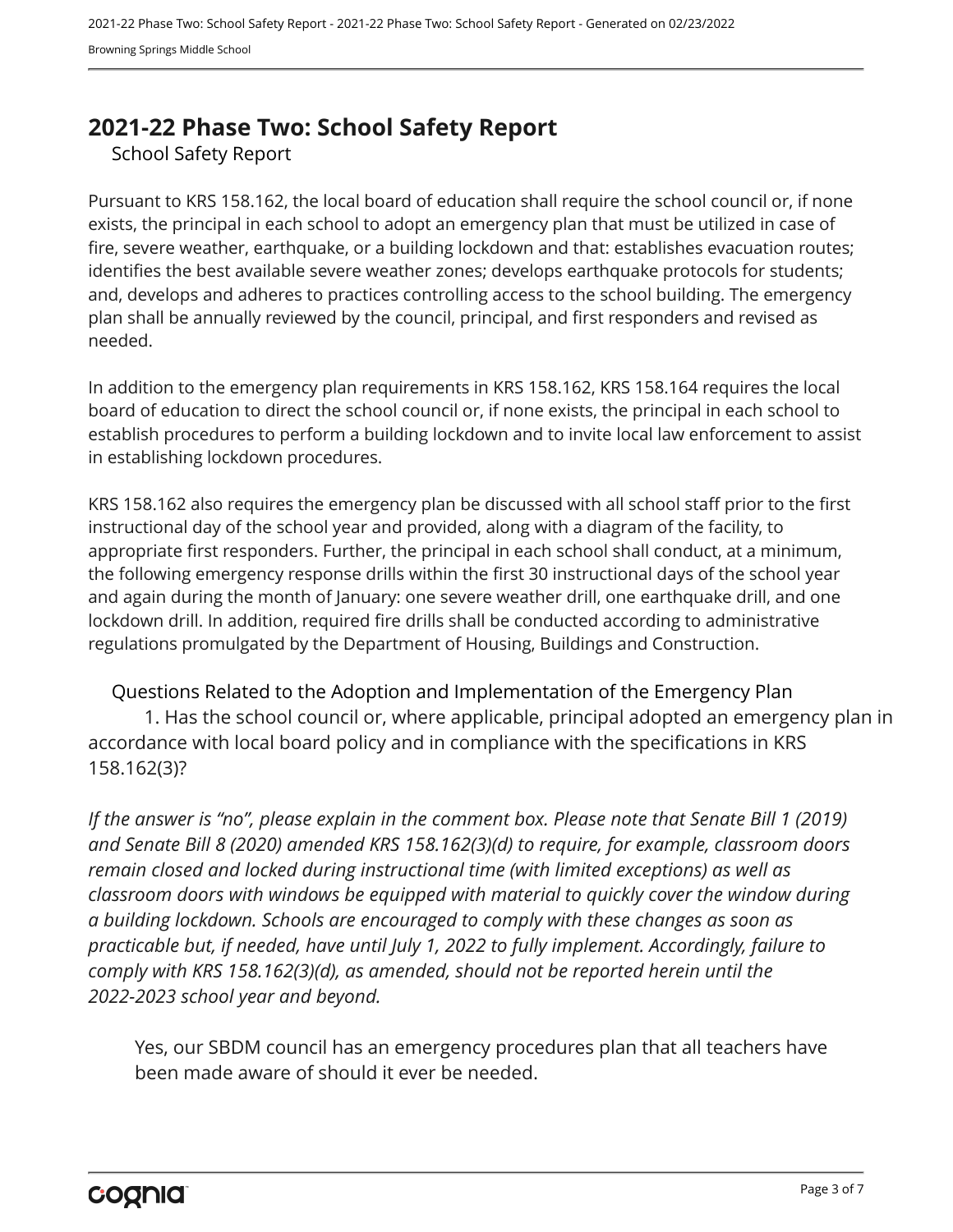2. Has the school provided local first responders with a copy of the school's emergency plan along with a diagram of the school as required by KRS 158.162(2)(b)?

### *If the answer is "no", please explain in the comment box.*

Yes, our school SRO is onsite and aware of all emergency plans and routes. He works with administration to make and implement this plan and shared it with the agencies who have the need to know.

3. Has the school posted primary and secondary evacuation routes in each room by any doorway used for evacuation as required by KRS 158.162(3)(a)?

*If the answer is "no", please explain in the comment box.*

Yes, there is a primary and secondary evacuation route posted in each classroom.

4. Has the school posted the location of severe weather safe zones in each room as required by KRS 158.162(3)(b)?

*If the answer is "no", please explain in the comment box.*

Yes.

5. Have practices for students to follow during an earthquake been developed as required by KRS 158.162(3)(c)?

*If the answer is "no", please explain in the comment box.*

Yes, all severe weather drills are practiced regularly.

6. Are practices in place to control access to the school building, including but not limited to controlling outside access to exterior doors during the school day; controlling the main entrance of the school with electronically locking doors, a camera, and an intercom system; controlling access to individual classrooms; requiring classroom doors to remain closed and locked during instructional time (with limited exceptions outlined in statute); requiring classroom doors with windows to be equipped with material to quickly cover the windows during a lockdown; requiring all visitors to report to the front office of the building, provide valid identification, and state the purpose of the visit; and providing a visitor's badge to be visibly displayed on a visitor's outer garment as required by KRS 158.162(3)(d)?

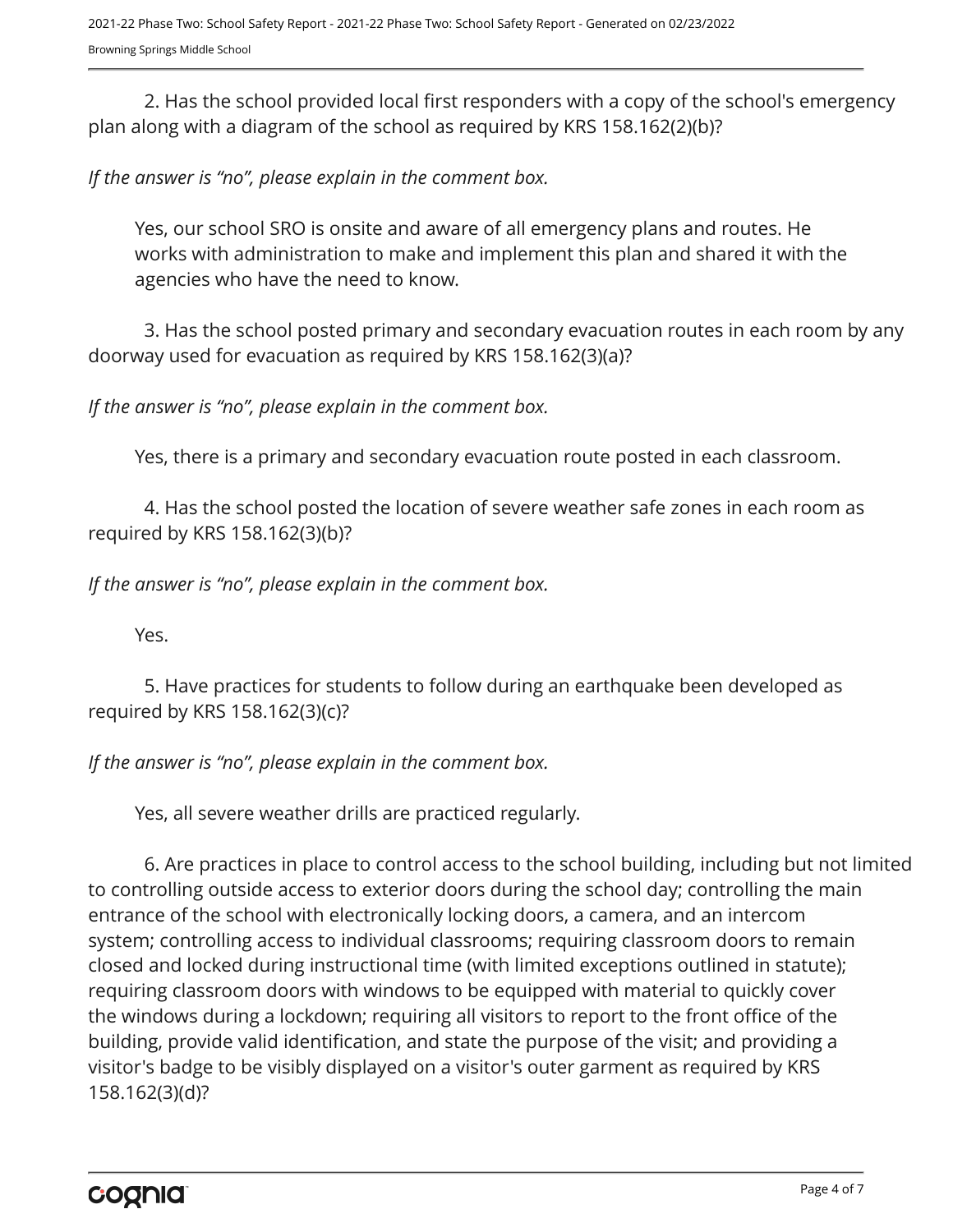*If the answer is "no", please explain in the comment box.*

Yes, our exterior doors remain locked at all times throughout the school day. There are electronically locked doors where access is not granted unless someone sees and speaks with the person requesting entry. We have cameras and intercoms that allow swift communication and monitoring of the building. Teachers keep their classroom doors shut and locked while they are instructing and have the ability to quickly cover the windows in an emergency.

7. Was the school's emergency plan reviewed following the end of the prior school year by the school council, principal, and first responders and revised as needed as required by KRS 158.162(2)(c)?

*Please provide the most recent date of review/revision of the school's emergency plan in the comment box. If the answer is "no", please explain in the comment box.* 

Yes, July 2021.

8. Did the principal discuss the emergency plan with **all** school staff prior to the first instructional day of the current school year and appropriately document the time and date of such discussion as required by KRS 158.162(2)(d)?

*Please provide the date the school completed this discussion in the comment box. If the answer is "no", please explain in the comment box.*

Yes, all emergency data was reviewed with staff members during the opening professional development sessions of the school year. There are sign in sheets to reflect those in attendance of this training on August 10th.

9. During the first 30 instructional days of the current school year, did the principal conduct at least one severe weather drill, one earthquake drill, and one lockdown drill as required by KRS 158.162(5)?

*If the answer is "no", please explain in the comment box.*

Yes, these drills were taught during the first three days of school with our PBIS lesson plans and were practiced prior to the end of the first 30 instructional days.

10. During the month of January during the <u>prior</u> school year, did the principal conduct at least one severe weather drill, one earthquake drill, and one lockdown drill as required by KRS 158.162(5)?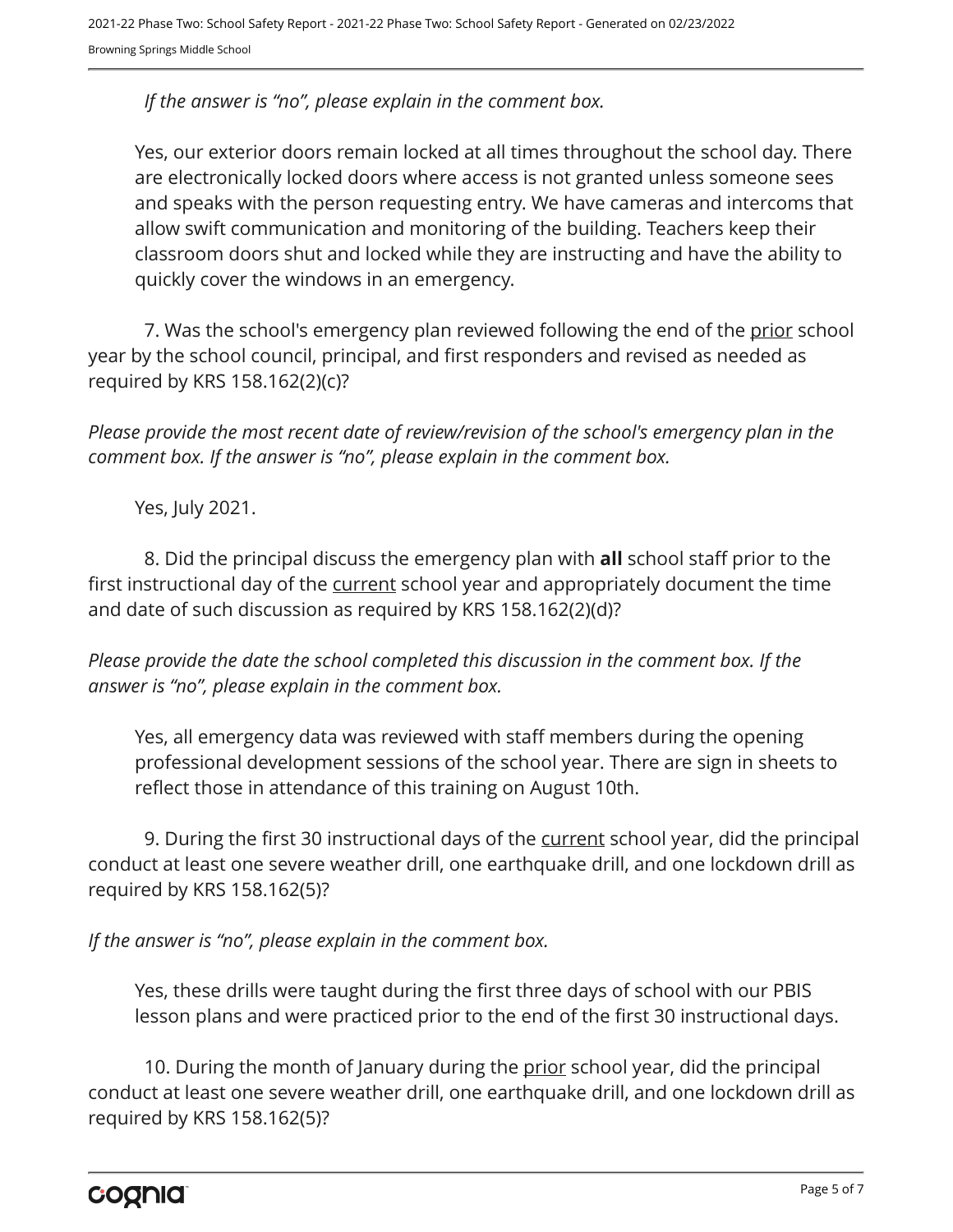*If the answer is "no", please explain in the comment box.*

Yes, all drills were practiced at the appropriate times during the month of January.

11. Over the immediately preceding twelve months, did the principal conduct fire drills in accordance with administrative regulations promulgated by the Department of Housing, Buildings and Construction as required by KRS 158.162(5)?

*If the school did NOT meet the requirement, respond "no" and please explain further in the comment box.* 

Yes, we conducted fire drills at least once a month during the previous twelve months. Assistant Principal Michael Griffin can provide these dates.